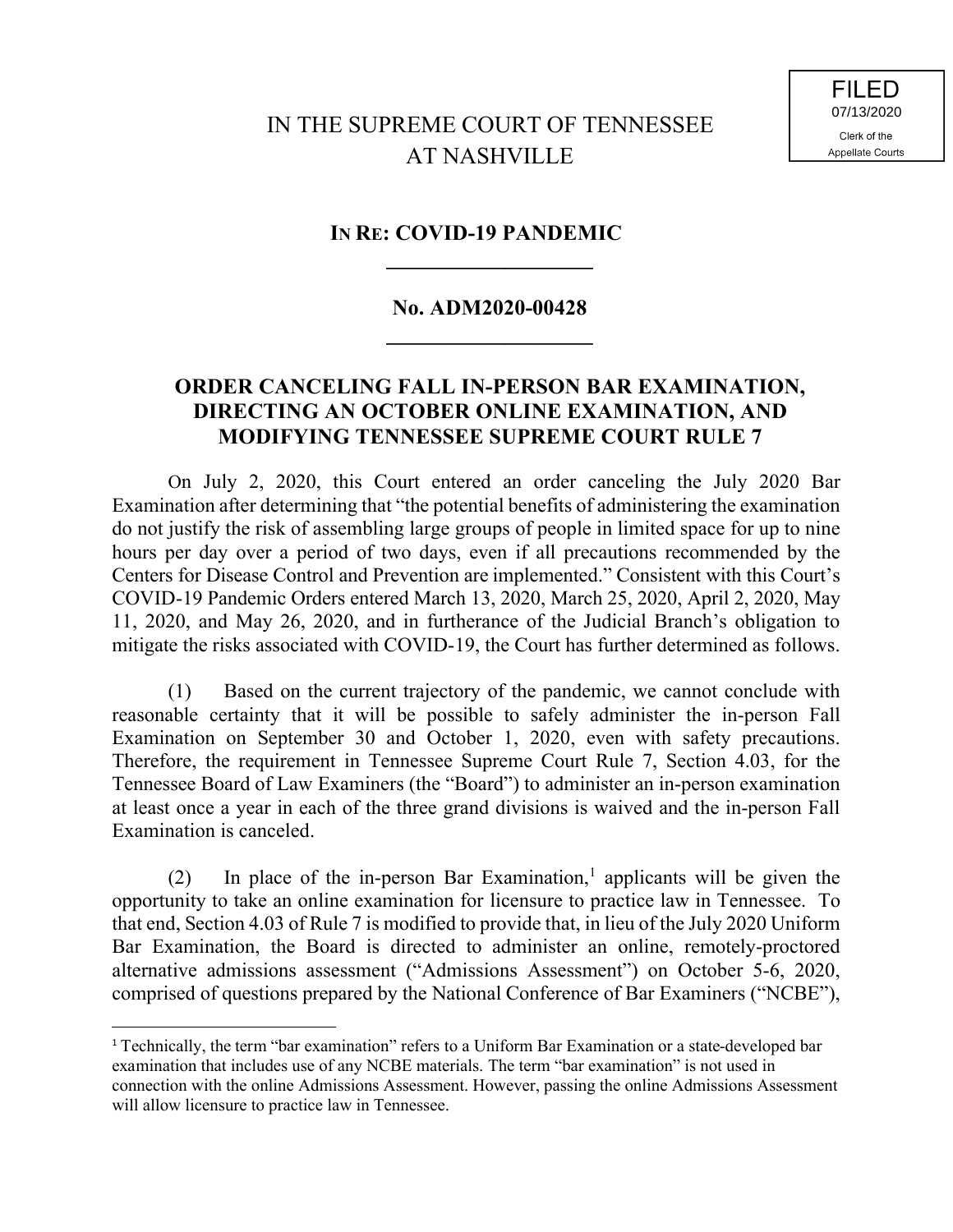as specified in the NCBE's public announcement on June 1, 2020.<sup>2</sup> The Board shall adopt a Code of Conduct to which all applicants for the online Admissions Assessment must agree and adhere. For applicants who do not have adequate internet service or a private room in which to take a secure online test, the Board will provide in-person testing facilities and will establish a seating reservation process. The Board is directed to work with other states to enter into an agreement to provide limited portability of scores earned on the online Admissions Assessment, wherever possible. The Board will post on its website information regarding test content, format, score portability, refunds and transfer of applications to the February 2021 examination as soon as possible after entry of this order. Additional information regarding technology requirements, software registration, and training dates shall be provided to applicants as soon as possible.

(3) Section 11.03 of Tennessee Supreme Court Rule 7 was previously suspended temporarily only for applicants for the July 2020 Bar Examination to permit limited transfer of applications or full refund of fees for applicants who would not be seated at the July 2020 examination. Some applicants for the in-person Fall Bar Examination may not plan to practice law in Tennessee and instead applied only to earn a Uniform Bar Examination score, which the online Admissions Assessment will not provide. As a courtesy to those applicants, the Fee Schedule is amended to extend the last day to withdraw with a partial refund from July 1, 2020, to September 1, 2020. Applicants withdrawing by July 31, 2020, will receive a refund of \$400 for a first time applicant or \$200 for a re-examination applicant. For applicants withdrawing after July  $31, 2020$ , the amount of the refund is not modified and remains \$150.

(4) Additionally, Section 11.03 is temporarily modified to permit transfer of the July 2020 exam application<sup>3</sup> to a concurrent UBE score transfer application without additional fees. This will permit applicants to transfer a UBE score without incurring additional application expense or expense to travel to Tennessee for a second exam.<sup>4</sup>

(5) Section 11.03 was previously modified to permit July 2020 applicants to transfer their application to the February 2021 examination and that modification remains unchanged.

 $\overline{a}$ 

<sup>&</sup>lt;sup>2</sup> The NCBE is the national organization that develops, produces, and controls the licensing tests used by most United States jurisdictions for admission to the bar. It coordinates the Uniform Bar Examination (UBE), which results in score portability, and determines the dates and conditions for conducting testing using any of their materials.

<sup>&</sup>lt;sup>3</sup> Only one application was deployed for the July and Fall in-person bar examinations and applicants were permitted to choose the exam administration as part of the application process.

<sup>4</sup>Please note that applicants who take a "bar examination" in July, September or October 2020 will not be permitted to take the online Admissions Assessment, due to limitations on the use of NCBE test materials. For more information, please see Board's Frequently Asked Questions.